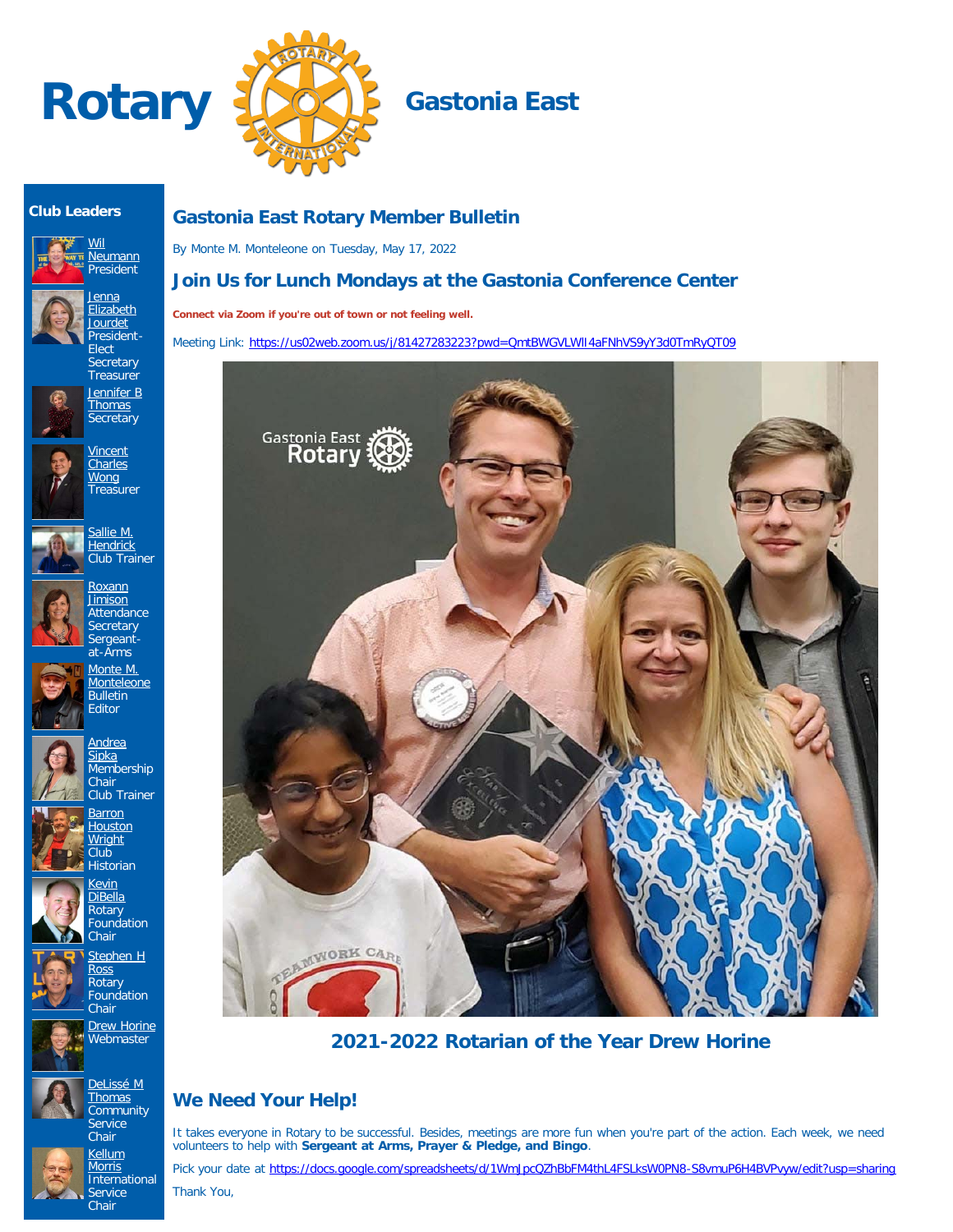Wil Neumann, President

- [wilneumann@gmail.com](mailto:wilneumann@gmail.com)
- 704-451-1551

## **Upcoming Programs**

**May 23, 2022:** Toastmasters-Wayne Grubaugh

Sergeant at Arms: Kent Huggins Prayer and Pledge: Steve Aycock Bingo: Morgan Rhoney Member Spotlight: Morgan Rhoney

**May 30, 2022:** No Meeting-Memorial Day

Sergeant at Arms: Prayer and Pledge: Bingo: Member Spotlight:

#### **June 6, 2022:** NewLeaf-Business sales trends-Deborah Hodge

Sergeant at Arms: Ray Maxwell Prayer and Pledge: Bingo: Kent Huggins Member Spotlight: Dale Melton

**June 13, 2022: Board Meeting-11:30-**Gaston Board of Elections-Adam Ragan and Kayla Brock

Sergeant at Arms: Prayer and Pledge: Bingo: Walter Gray Member Spotlight: Megan Shepard

Attention Volunteers: If you're not able to fulfill your assignment, please contact another member to fill your spot.



## **We need your help in putting on these concerts. Please see the link below to sign up as a volunteer.**

**[https://docs.google.com/spreadsheets/d/1ZLEWRTYAeP0f\\_1KOe0L1NeMz3cBbgtqiWsGdtd](https://docs.google.com/spreadsheets/d/1ZLEWRTYAeP0f_1KOe0L1NeMz3cBbgtqiWsGdtd-qyTk/edit?usp=sharing)[qyTk/edit?usp=sharing](https://docs.google.com/spreadsheets/d/1ZLEWRTYAeP0f_1KOe0L1NeMz3cBbgtqiWsGdtd-qyTk/edit?usp=sharing)**

[Read More](https://ismyrotaryclub.com/story/ezBulletinMore.cfm?StoryID=170006)

#### **Member Birthdays**

May 23rd





[Roxann Jimison](https://www.ismyrotaryclub.org/EMailer.cfm?ID=800904205) May 25th

**Summer Concerts Schedule**